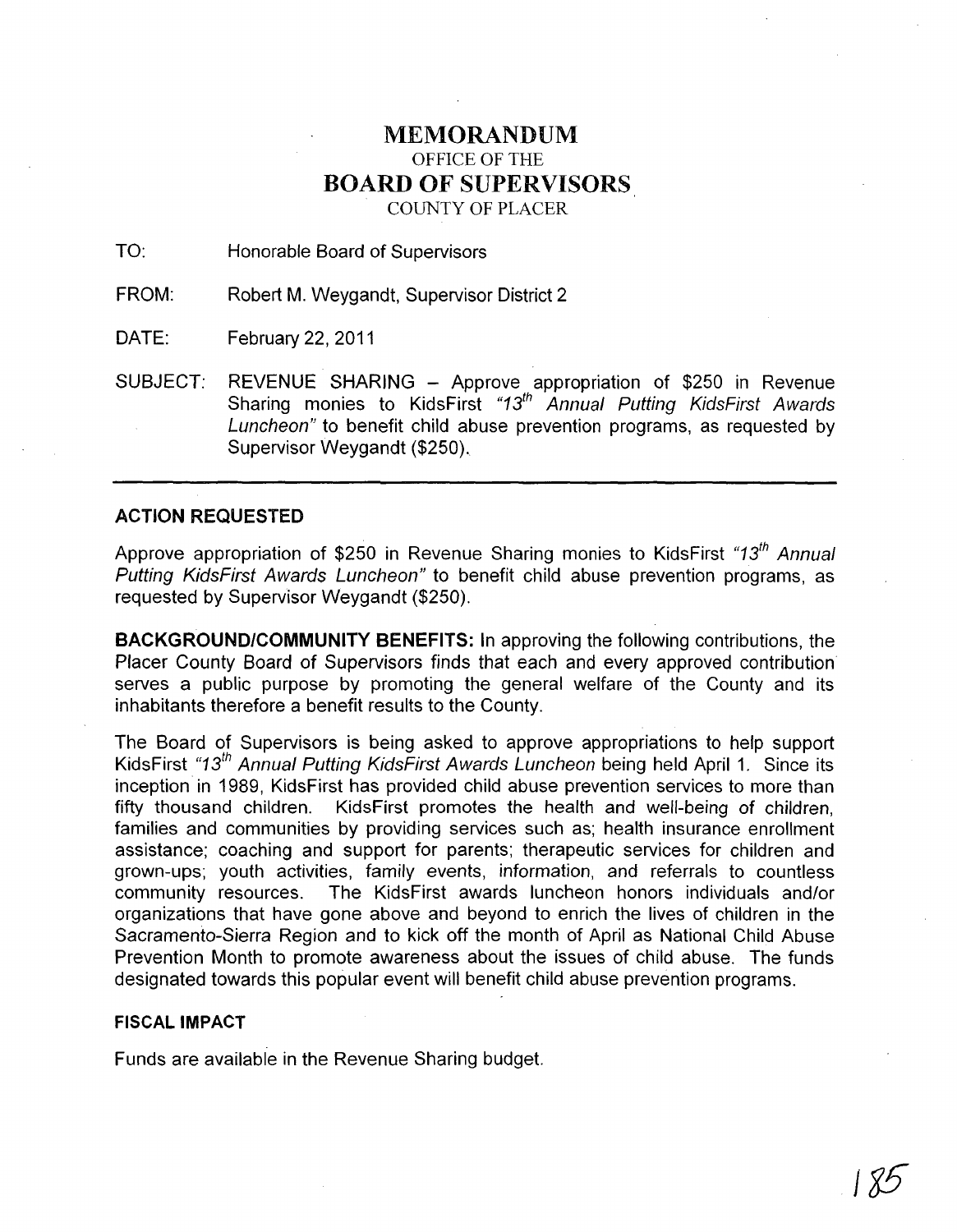

The Placer County Board of Supervisors has actively promoted revenue sharing funding as a means to provide financial support for local events, fundraising, programs, supplies, improvements, and equipment needed to help non-profit and community based organizations. In approving the revenue sharing contributions, the Placer County Board of Supervisors finds that each and every approved contribution serves a public purpose by promoting the general welfare of the County and its inhabitants therefore a benefit resulls to the County.

Please complete, print and sign the application and include it with your letter of request.

| Organization: | <b>KidsFirst</b>     |        | Telephone: (916 )-774-6802 |  |
|---------------|----------------------|--------|----------------------------|--|
| Address:      | 124 Main Street      | FAX:   | $(916)774 - 2685$          |  |
|               |                      | Email: | lgregory@kidsfirstnow.org  |  |
| Website:      | www.kidsfirstnow.org |        |                            |  |
|               |                      |        |                            |  |
|               |                      |        |                            |  |

Briefly describe the community benefit the organization, event, program or project provides:

KidsFirst's 13th Annual Putting KidsFirst Awards Luncheon is held to honor individuals and/or organizations that have gone above and beyond to enrich the lives of children in the Sacramento-Sierra Region and to kick off the month of April as National Child Abuse Prevention Month to promote awareness about the Issues of **D**   $\overline{C}$  *Chuse* 

Briefly describe how funding will be utilized by listing what items will be purchased:

Net proceeds from the luncheon will be used to purchase supplies for art therapy, homework club, program materials for parenting classes, and supplies for the Baby Bank.

Has this organization received Revenue Sharing Funds in the past? If yes, specify year(s), event and amount:.

[GljYes [0] No

See attached.

I swear under penalty of perjury that the information supplied herein is true and correct  $\overline{V}$ 

Lynda Gregory, CEO **APPLICANT'S NAME** 

n de Grego

 $^{6}$ . 2011

**Office Use Only all property**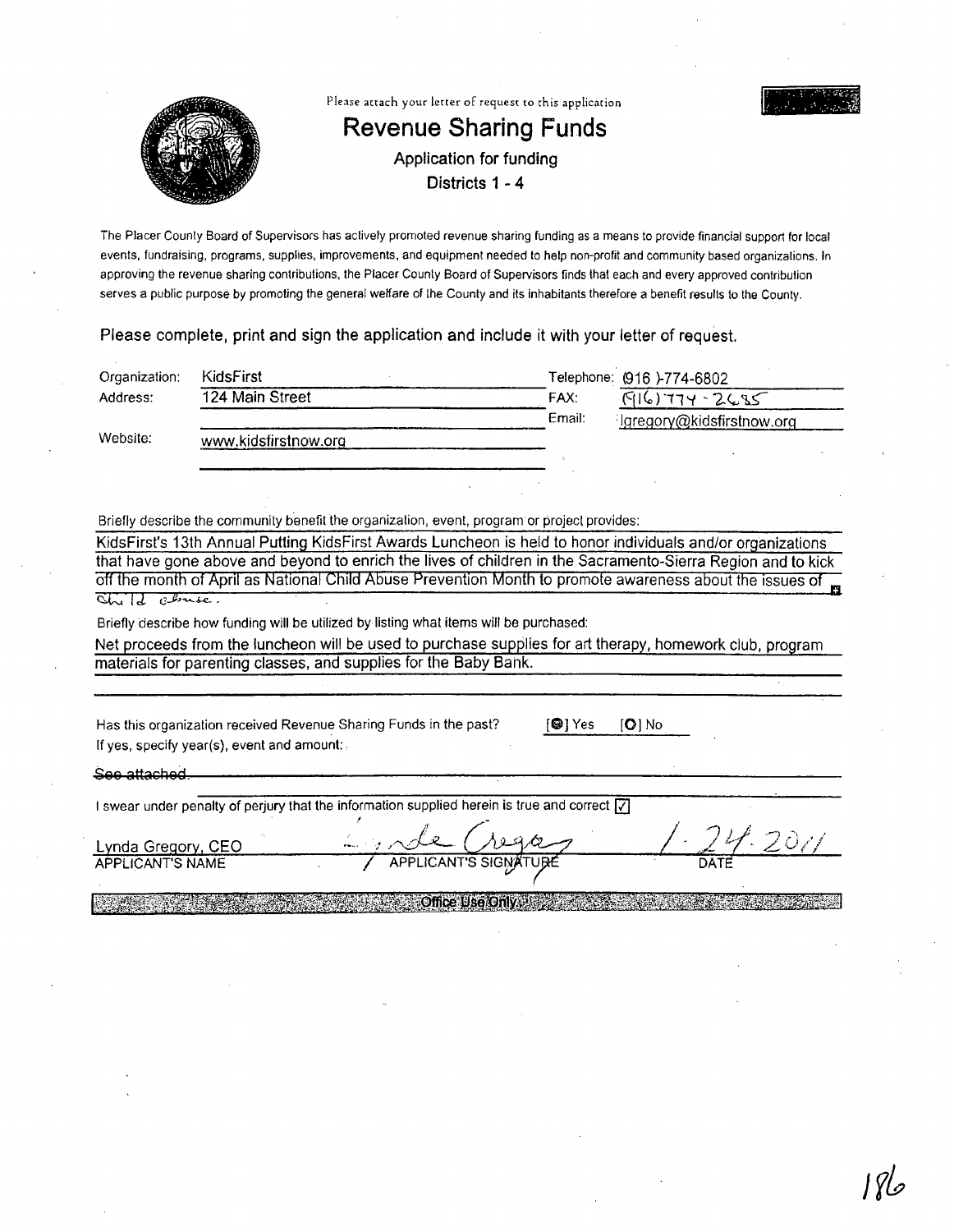

Dear Community Partner,

Please join us for the 13<sup>th</sup> Annual Putting KidsFirst Awards Luncheon: 'The Art of Putting KidsFirst" Friday, April 1, 2011 11am -1 pm Sun City Lincoln Hills

Sponsorships for our 13th Annual Putting KidsFirst Awards Luncheon are available in time for your 2010 community benefit decisions! A sponsorship package is attached or visit www.kidsfirstnow.org for online sponsorship and registration. We hope we can count on your support this year.

Valued community partners like you have protected over 50,000 children from abuse and neglect over the past 20 years with proven services such as early intervention, parent and child relationship coaching, and advanced counseling modalities. Not surprising, these challenging economic times are taking a toll on more families. Now, more than ever, children need your assistance.

As an event sponsor, you will meet this increased need and prevent senseless tragedies such as those recently reported in the press. Tough economic times, job loss, and added stress to already challenged families have led to some Critical child abuse and neglect issues which need our attention. Child abuse is 100% preventable; but the needs far outweigh the resources.

We hope you will join us at our 2011 Awards Luncheon to:

- Honor local heroes who are putting KidsFirst in exceptional ways.
- Commemorate April as National Child Abuse Prevention Month.
- Network with *more than 300 business and community leaders representing the Region* who share your commitment to end child abuse.

Your sponsorship will change a child's life forever. Our children's future- our future- depends on your actions today!

Sincerely,

Robin Martin Mechanics Bank Wealth Management Luncheon Committee Chair

yrole

Lynda Gregory KidsFirst Chief Executive Officer

 $P.S.$  Electronic sponsor registration means more  $\oint$  for programs. P.S.S. Your generous sponsorship will break the cycle of abuse!